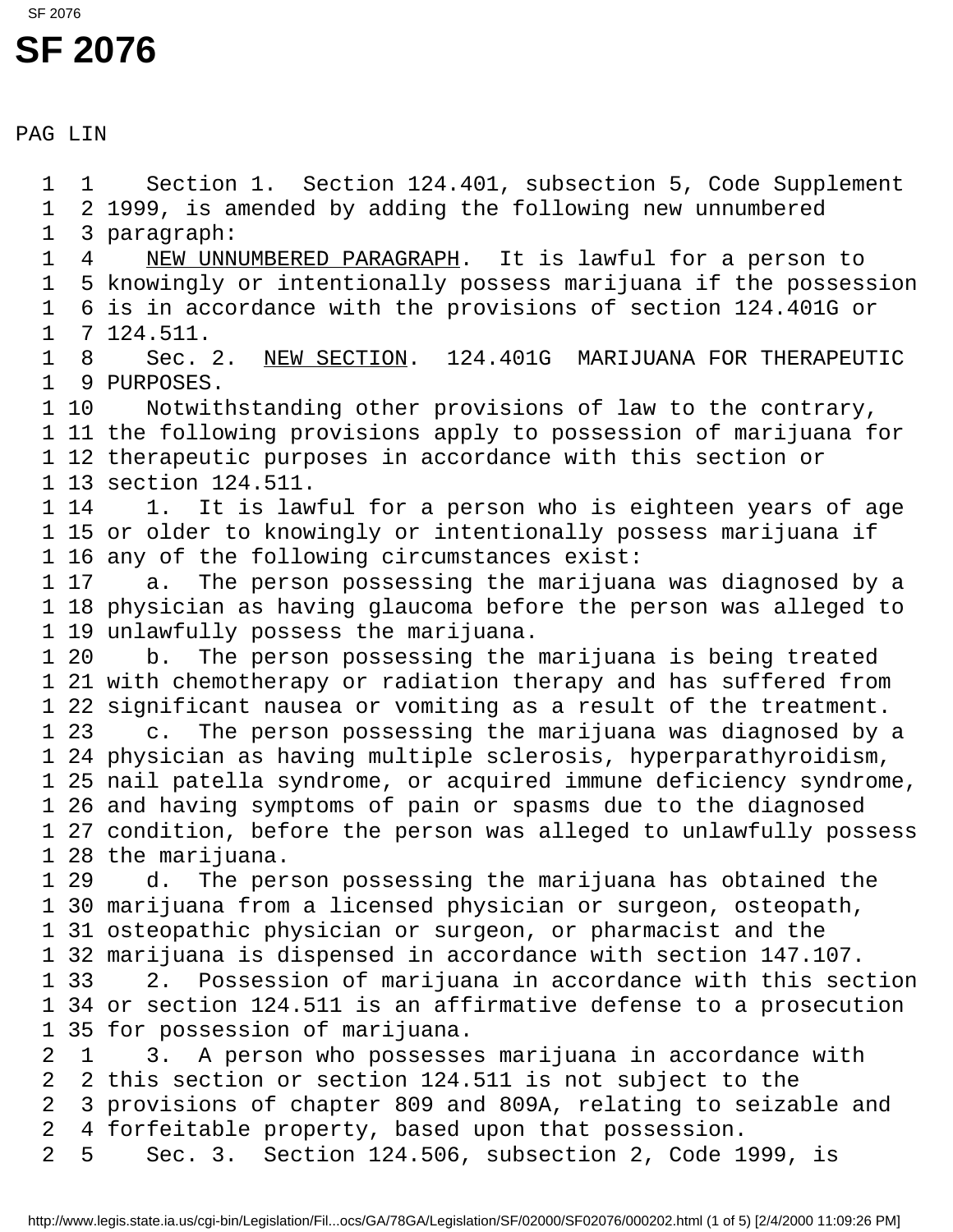2 6 amended to read as follows: 2 7 2. Upon written application by the board, the court by 2 8 whom the forfeiture of controlled substances has been decreed 2 9 may order the delivery of any of them, except controlled 2 10 substances listed in schedule I, to the board for distribution 2 11 or destruction, as provided by this section or section 2 12 124.511. 2 13 Sec. 4. NEW SECTION. 124.511 MARIJUANA THERAPEUTIC 2 14 RESEARCH PROGRAM. 2 15 1. The general assembly finds that research has indicated 2 16 that the use of marijuana may alleviate nausea and other side 2 17 effects of chemotherapy and radiation therapy as well as some 2 18 symptoms of glaucoma and other conditions with symptoms of 2 19 pain, stress, spasms, nausea, or loss of appetite. The 2 20 general assembly finds that further research and strictly 2 21 controlled experimentation regarding the therapeutic uses of 2 22 marijuana is necessary and desirable. The purpose of this 2 23 section is to encourage this research and experimentation. 2 24 2. As used in this section, unless the context otherwise 2 25 requires, "program" means the marijuana therapeutic research 2 26 program established in this section. 2 27 3. A marijuana therapeutic research program is established 2 28 under the board. The board shall adopt rules for the proper 2 29 administration of the program. In adopting rules, the board 2 30 shall consider pertinent rules adopted by the United States 2 31 drug enforcement agency, United States food and drug 2 32 administration, national institute on drug abuse, and any 2 33 other applicable federal agency. 2 34 4. The board shall contract with the national institute on 2 35 drug abuse for the receipt of marijuana under pertinent rules 3 1 adopted by the national institute on drug abuse, the United 3 2 States food and drug administration, and the United States 3 3 drug enforcement administration. However, if within a 3 4 reasonable period of time, the board is unable to complete a 3 5 contract with the national institute on drug abuse, the board 3 6 shall apply to the court for delivery of marijuana under 3 7 section 124.506. The board may receive the confiscated 3 8 marijuana and shall distribute it in accordance with this 3 9 section. Any marijuana received under this subsection shall 3 10 be made free of impurities and analyzed for potency by the 3 11 board. 3 12 5. The board shall deliver marijuana received under 3 13 subsection 4 to appropriate licensed pharmacists designated by 3 14 the board. Any marijuana delivered to a pharmacist shall only

 3 15 be distributed to a patient pursuant to a written prescription 3 16 of a licensed physician who is approved by the participation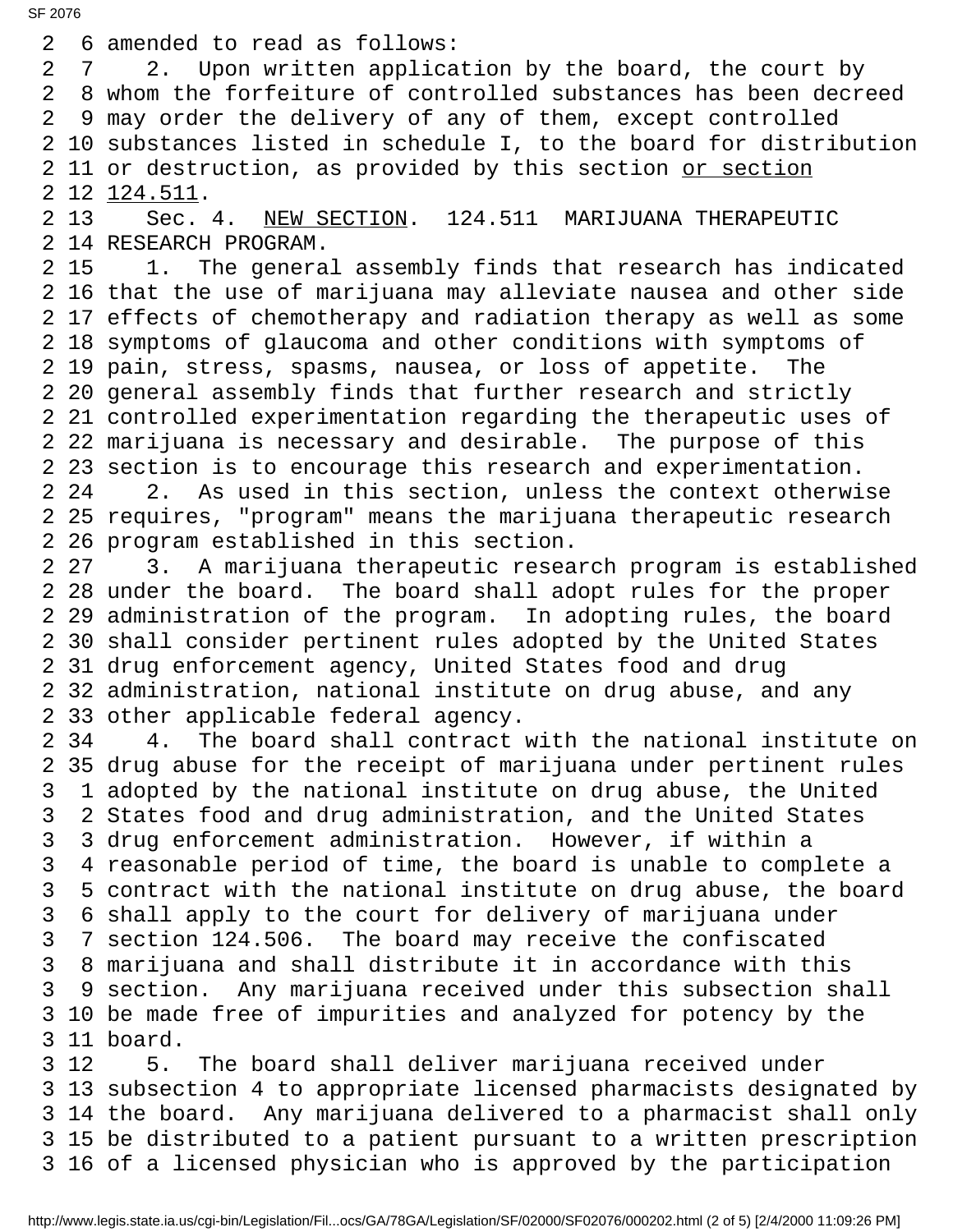3 17 review committee established by this section. A pharmacist 3 18 designated by the board is not liable, except for intentional 3 19 misconduct or gross negligence, in any civil action related to 3 20 marijuana distributed to a patient in accordance with this 3 21 section. 3 22 6. A participation review committee is established and 3 23 staffing for the committee shall be provided by the board. 3 24 The membership of the committee shall consist of three members 3 25 appointed as follows: a registered pharmacist appointed by 3 26 the board of pharmacy examiners, a licensed physician who is 3 27 board certified in ophthalmology or otorhinolaryngology 3 28 appointed by the board of medical examiners, and a licensed 3 29 physician who is board certified in internal medicine with a 3 30 subspecialty certification in medical oncology appointed by 3 31 the board of medical examiners. Committee members shall serve 3 32 at the pleasure of the appointing authority and are eligible 3 33 for payment of per diem and reimbursement of actual and 3 34 necessary expenses incurred while performing official duties. 3 35 The committee shall have authority to review and approve 4 1 physician applications to participate in the program. The 4 2 committee meetings to review applications shall be closed in 4 3 the same manner as a meeting to discuss the contents of a 4 4 licensing examination in accordance with section 21.5, 4 5 subsection 1, paragraph "d". Applicants must submit a twenty- 4 6 five dollar fee with the application. 4 7 7. A physician approved by the participation review 4 8 committee for participation in the program is authorized to 4 9 prescribe marijuana for a patient under any of the following 4 10 circumstances: 4 11 a. The patient is diagnosed as having glaucoma by the 4 12 physician. 4 13 b. The patient is being treated with chemotherapy or 4 14 radiation therapy and has suffered from significant nausea or 4 15 vomiting as a result of the treatment. 4 16 c. The patient is diagnosed by a physician as having 4 17 multiple sclerosis, hyperparathyroidism, nail patella 4 18 syndrome, acquired immune deficiency syndrome, or other 4 19 condition with symptoms of pain or spasms. 4 20 8. A physician approved by the participation review 4 21 committee for participation in the program is expressly 4 22 authorized to prescribe marijuana. A patient for whom 4 23 marijuana is prescribed by a physician approved to participate 4 24 in the program is expressly authorized to possess marijuana. 4 25 A registered pharmacist designated by the board under this 4 26 section is expressly authorized to possess and distribute 4 27 marijuana under this section.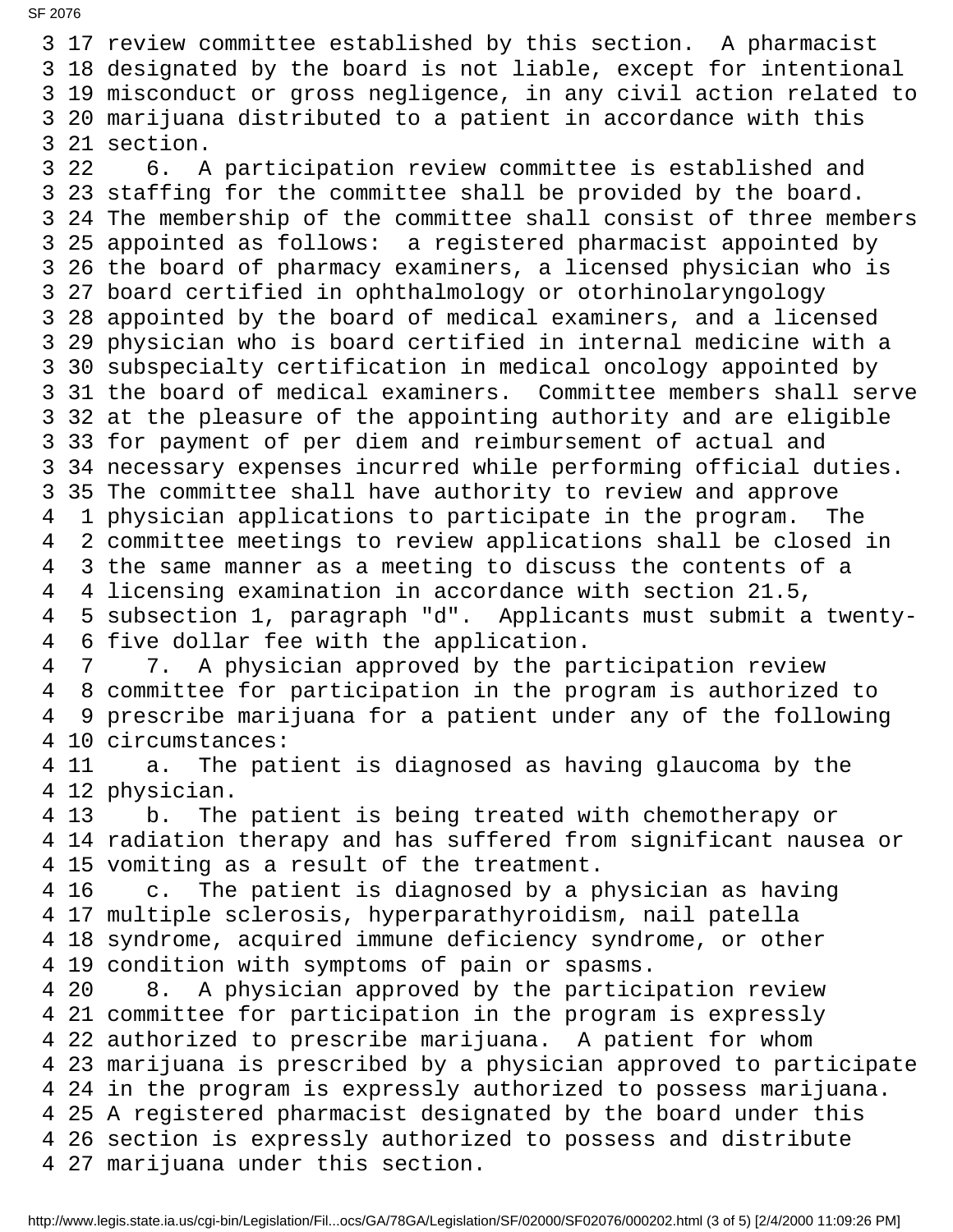4 28 9. Only the following persons shall have access to the 4 29 name and other identifying characteristics of a patient for 4 30 whom marijuana is prescribed under this section: 4 31 a. The board. 4 32 b. The attorney general or a designee of the attorney 4 33 general. 4 34 c. A person directly connected with the program who has a 4 35 legitimate need for the information. 5 1 d. A person for whom access has been specifically 5 2 authorized by that patient. 5 3 10. The board and the participation review committee shall 5 4 annually report findings and recommendations concerning the 5 5 program to the governor and the general assembly. 5 6 Sec. 5. Section 453B.6, Code 1999, is amended by adding 5 7 the following new unnumbered paragraph: 5 8 NEW UNNUMBERED PARAGRAPH. A person who is in possession of 5 9 marijuana for medical purposes in accordance with section 5 10 124.401G or 124.511 is in lawful possession of a taxable 5 11 substance and is not subject to the requirements of this 5 12 chapter. 5 13 EXPLANATION 5 14 This bill relates to the use of marijuana for therapeutic 5 15 purposes by expressly authorizing its use for certain medical 5 16 conditions and establishing a marijuana therapeutic research 5 17 program. 5 18 Code section 124.401, relating to prohibited acts involving 5 19 controlled substances, is amended to provide that it is lawful 5 20 to knowingly posses marijuana if the possession is in 5 21 accordance with the provisions of the bill. 5 22 New Code section 124.401G authorizes adult persons to 5 23 possess marijuana under any of the following circumstances: 5 24 the person was diagnosed as having glaucoma before being 5 25 charged with unlawful possession; the person is being treated 5 26 with chemotherapy or radiation therapy and has suffered from 5 27 significant nausea or vomiting due to that treatment; the 5 28 person was diagnosed as having any of the following illnesses: 5 29 multiple sclerosis, hyperparathyroidism, nail patella 5 30 syndrome, or acquired immune deficiency syndrome, and as 5 31 having pain or spasms due to the illness; or the person 5 32 obtained the marijuana in accordance with a legal 5 33 prescription. Possession in accordance with the bill's 5 34 requirements is an affirmative defense to prosecution for 5 35 possession of marijuana and such possession is not subject to 6 1 Code chapter 809 and 809A, relating to seizable and 6 2 forfeitable property. 6 3 Code section 124.506, relating to disposal of controlled